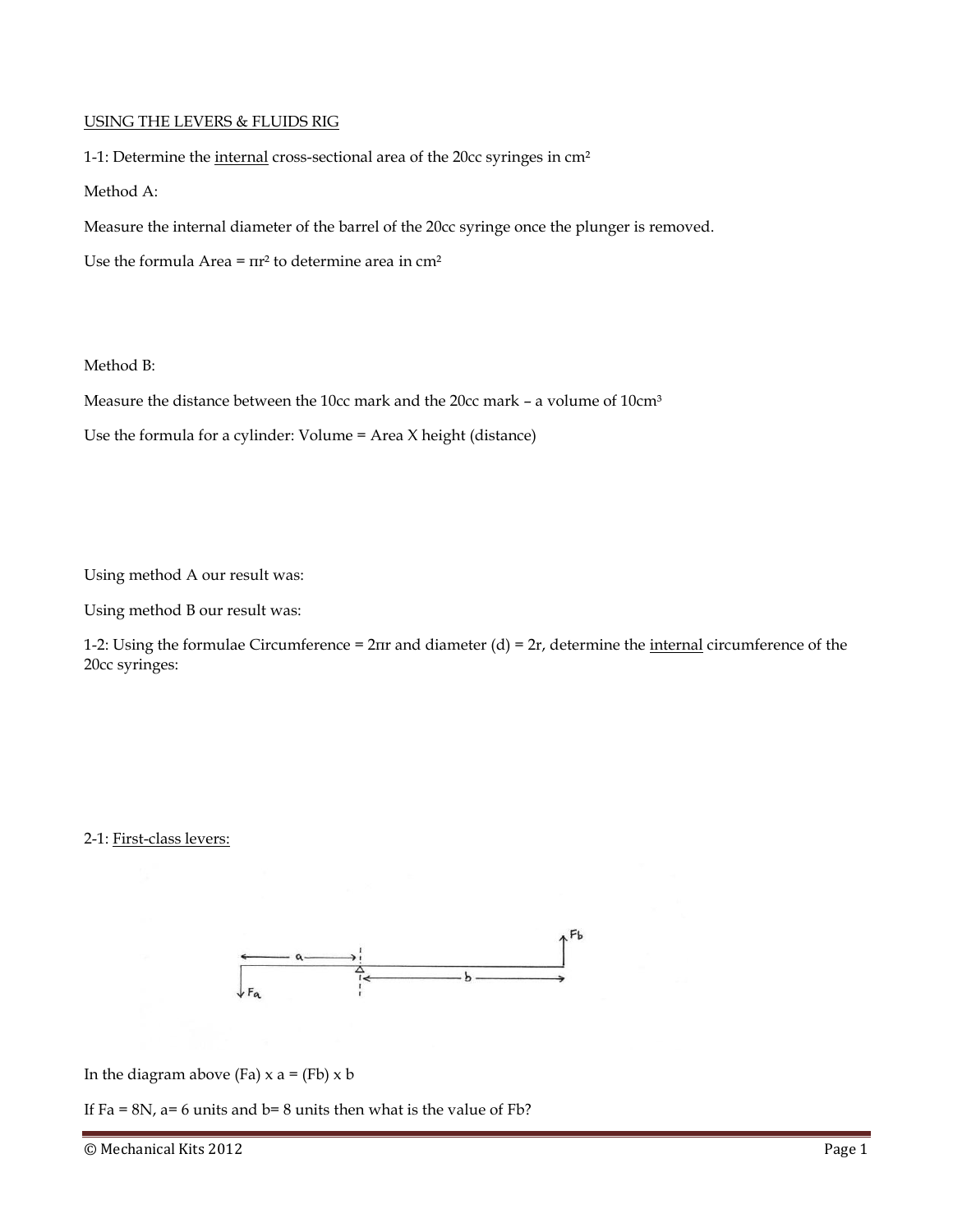## 2-2: Measuring the Levers & Fluids Rig:

There are 5 pegs on the arm of the rig. Measure the distance of each peg from the fulcrum or the center of the wheel and mark on the diagram bvelow:



## 3-1: Setting up the Rig:

The diagram below shows the plunger with the hole in it attached to the position nearest the fulcrum (the center of the wheel). The spring scale is attached to the middle position on the other side of the class 1 lever

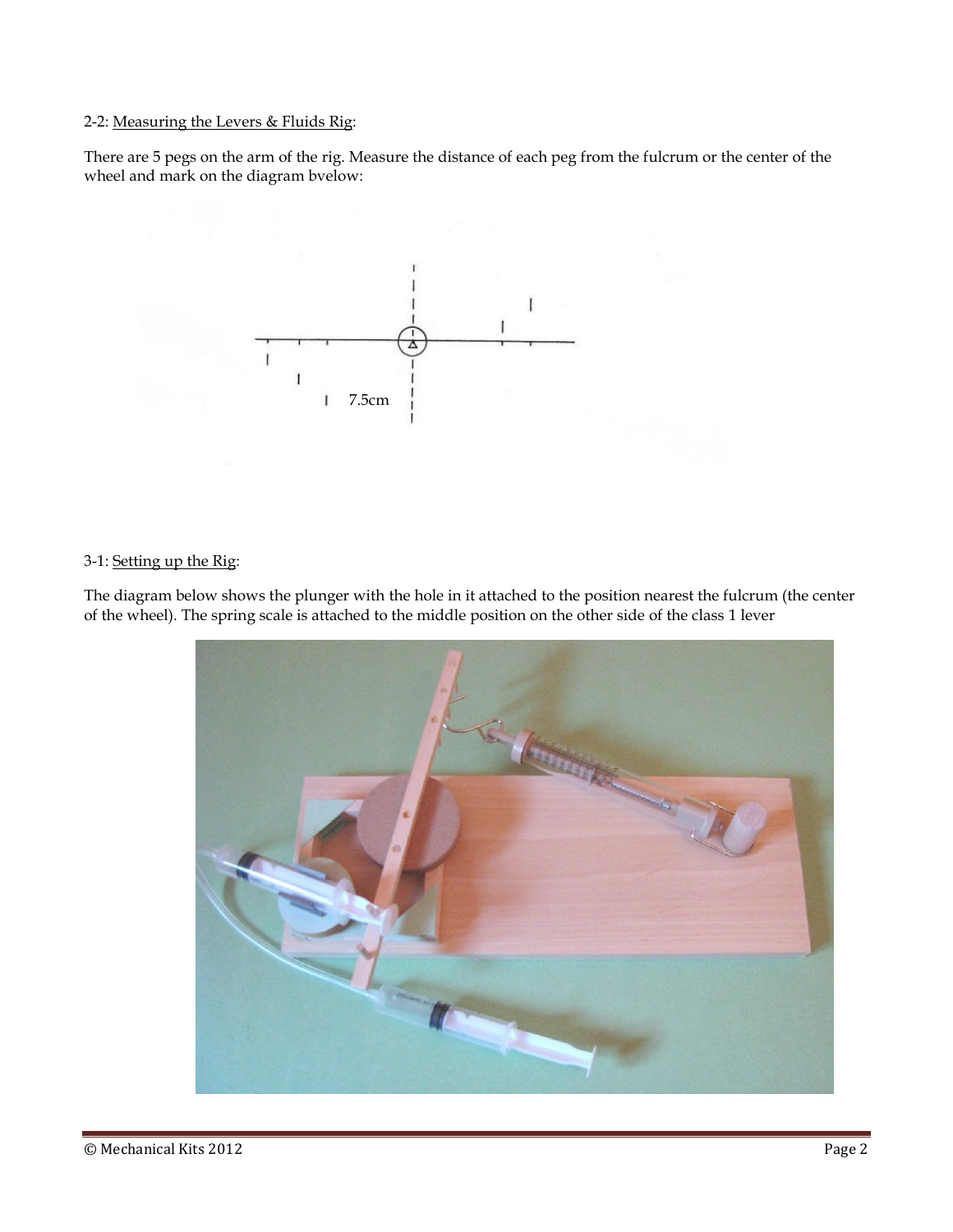### 3-2: Using the Tubular Spring Scale:

Connect the hook of the tubular spring scale to the middle peg and the plunger of the driven syringe (the syringe in the syringe holder) to the peg farthest from the fulcrum



Close the driven syringe and attach the tubing. On the other end of the tubing attach the other syringe – the driving syringe. Make sure it is open - its plunger is fully extended

Push the plunger of the driving syringe in until it is quite hard to push any further and measure the load force exerted using the tubular spring scale.

Do the math and determine the effort force exerted by the driven syringe.

| a       | b | Load Fa (N) | Effort Fb (N) |
|---------|---|-------------|---------------|
|         |   |             |               |
| $7.5\,$ |   |             |               |
|         |   |             |               |
|         |   |             |               |
| $7.5\,$ |   |             |               |
|         |   |             |               |

3-3: Recording the Results:

There are six possible combinations of a & b with six different readings of Fb. Determine the remaining 5 values for Load Fa; and then calculate the remaining 5 values for the Effort Fb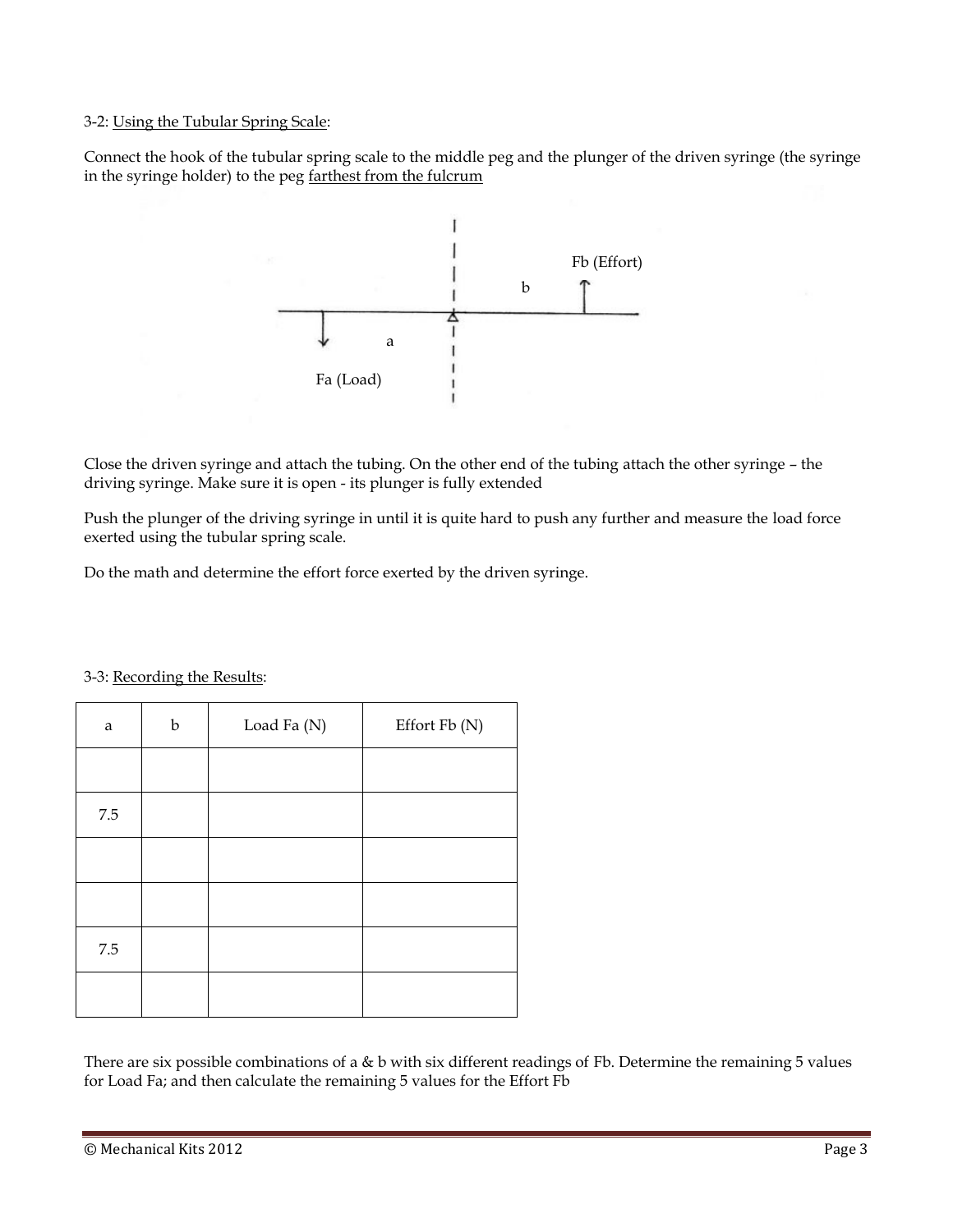# 4-1: Mechanical Advantage:

# Mechanical Advantage (MA) = Load/Effort or, in the case of the rig, Fa/Fb

| $\rm{a}$ | $\mathbf b$ | Load Fa (N) | Effort Fb (N) | $MA = Fa/Fb$ |
|----------|-------------|-------------|---------------|--------------|
|          |             |             |               |              |
|          |             |             |               |              |
|          |             |             |               |              |
|          |             |             |               |              |
|          |             |             |               |              |
|          |             |             |               |              |

Do you notice anything about the values for MA?

5-1: Introducing Pressure:

Pressure = Force/Area

Unit of Pressure is Pascal (Pa) where Force is measured in N and Area in m<sup>2</sup>.

1 Pascal (Pa) is a very small measure. In meteorology and weather reporting the term kilo-Pascal (KPa) = 1000 Pa, is used

<sup>©</sup> Mechanical Kits 2012 Page 4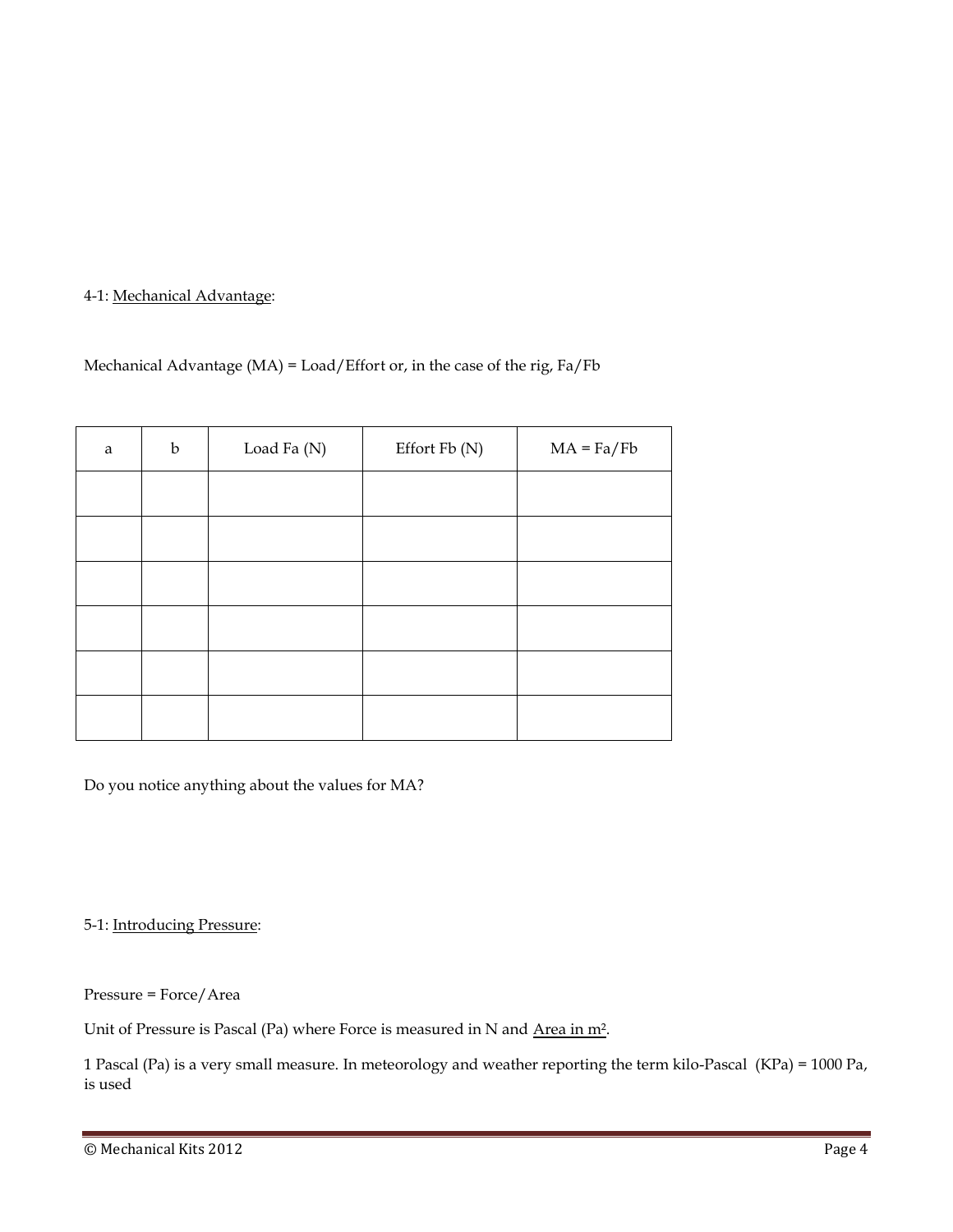Therefore the maximum Pressure inside the 20cc syringes is (*Force)*/((*Area)*

=

Why 1/10<sup>4</sup>? Look again at the definition of a Pascal.

The maximum Pressure inside the 20cc syringes was \_\_\_\_\_\_\_\_\_Pa when a=7.5cm and b=7.5cm

Calculate the Pressure inside the driven syringe in the remaining 5 combinations of a  $\&$  b

| a | $\mathbf b$ | Effort Fb (N) | Pressure Pa |
|---|-------------|---------------|-------------|
|   |             |               |             |
|   |             |               |             |
|   |             |               |             |
|   |             |               |             |
|   |             |               |             |
|   |             |               |             |

Is there a relationship between the Effort Force and the Pressure?

What does a graph of Pressure (Pa) v's Effort (N) look like?

5-2: Pascal's Principle: Pressure is evenly distributed throughout fluid

Air is a "spongy" fluid and takes time to adjust. Observe the fact that as load is applied to the driving syringes in the above investigation the plunger "sinks" slightly compressing the air in the syringe until it overcomes

<sup>©</sup> Mechanical Kits 2012 Page 5